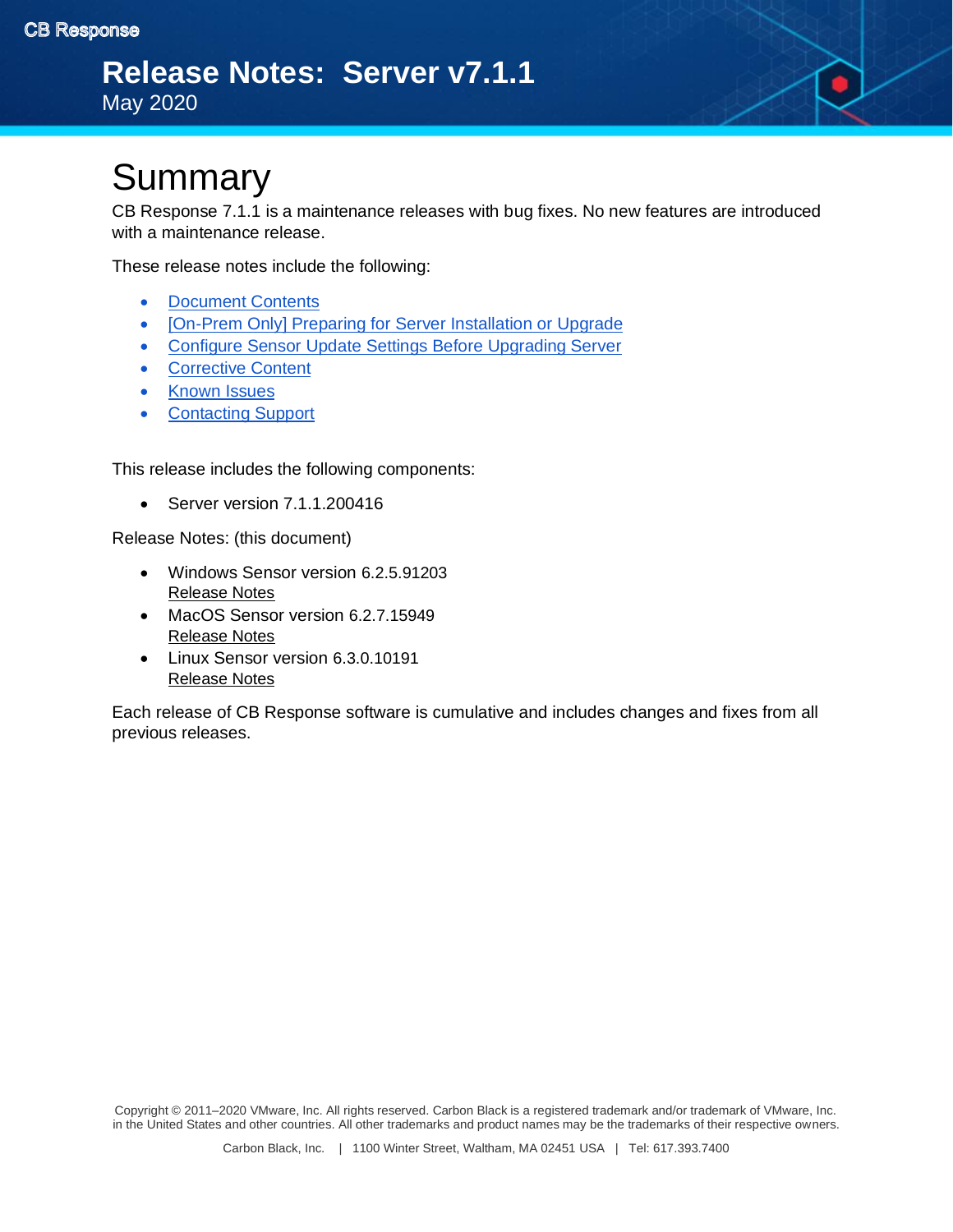# Document Contents

This document provides information for users who are upgrading to CB Response Server version 7.1 from previous versions, and for users who are new to CB Response. The key information specific to this release is provided in the following major sections:

- **Preparing for Server Installation or Upgrade** Describes requirements to meet and information needed before beginning the installation process for the CB Response server.
- **New features** Provides a quick reference to new and modified features that are introduced in this version.
- **Corrective content** Describes issues that are resolved by this release, and general improvements in performance or behavior.
- **Known issues and limitations** Describes known issues or anomalies in this version.

### Additional Documentation

This document supplements other Carbon Black documentation. [Click here](https://community.carbonblack.com/t5/Documentation-Downloads/tkb-p/product-docs-news/label-name/CB%20Response) to search the full library of CB Response user documentation on the Carbon Black User Exchange.

## [On-Prem Only] Preparing for Server Installation or Upgrade

This section describes the requirements and key information that is needed before installing a CB Response server. All on-premises users, whether upgrading or installing a new server, should review this section before proceeding. See the appropriate section of the *CB Response 7.1 Server/Cluster Management Guide* for specific installation instructions for your situation:

- **To install a new CB Response server**, see "Installing the CB Response Server".
- **To upgrade an existing CB Response server**, see "Upgrading the CB Response Server".

## Yum URLs

CB Response Server software packages are maintained at the Carbon Black yum repository [\(yum.distro.carbonblack.io\)](http://yum.distro.carbonblack.io/). The links will not work until the on-prem GA date.

The following links use variables to make sure that you install the correct version of CB Response, based on your machine's operating system version and architecture.

Use caution when pointing to the yum repository. Different versions of the product are available on different branches as follows:

• **Specific version:** The 7.1.1 version is available from the Carbon Black yum repository that is specified in the following base URL:

baseurl[=https://yum.distro.carbonblack.io/enterprise/7.1.1-1/\\$releasever/\\$basearch](https://yum.distro.carbonblack.io/enterprise/7.1.1-1/$releasever/$basearch)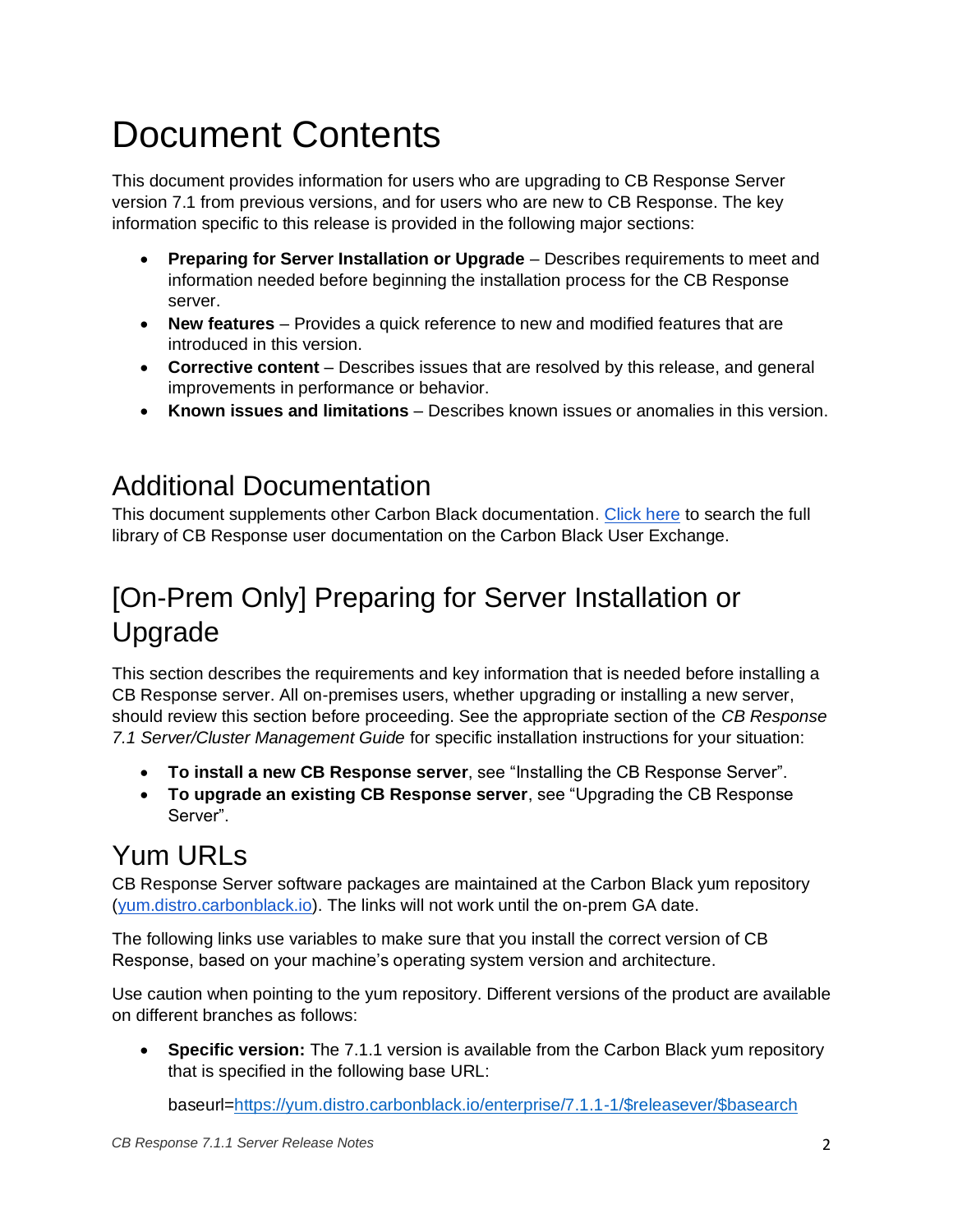This link is available as long as this specific release is available. It can be used even after later versions have been released, and it can be useful if you want to add servers to your environment while maintaining the same version.

• **Latest version:** The latest supported version of the CB Response server is available from the Carbon Black yum repository that is specified in the following base URL:

baseurl= [https://yum.distro.carbonblack.io/enterprise/stable/\\$releasever/\\$basearch/](https://yum.distro.carbonblack.io/enterprise/stable/$releasever/$basearch/)

This URL will point to version 7.1.1-1 until a newer release becomes available, at which time it will automatically point to the newer release.

**Note:** Communication with this repository is over HTTPS and requires appropriate SSL keys and certificates. During the CB Response server install or upgrade process, other core CentOS packages can be installed to meet various dependencies. The standard mode of operation for the yum package manager in CentOS is to first retrieve a list of available mirror servers from [http://mirror.centos.org:80,](http://mirror.centos.org/) and then select a mirror from which to download the dependency packages. If a CB Response server is installed behind a firewall, local network and system administrators must make sure that the host machine can communicate with standard CentOS yum repositories.

### <span id="page-2-0"></span>[On-Prem Only] System Requirements

Operating system support for the server and sensors is listed here for your convenience. The *CB Response 7.1 Operating Environment Requirements* document describes the full hardware and software platform requirements for the CB Response server and provides the current requirements and recommendations for systems that are running the sensor. This document is available on the [Carbon Black User Exchange.](https://community.carbonblack.com/)

Both upgrading and new customers must meet all requirements specified here and in the *CB Response 7.1 Operating Environment Requirements* document before proceeding.

#### *Server / Console Operating Systems*

For best performance, Carbon Black recommends running the latest supported software versions.

- CentOS 6.7-6.10 (64-bit)
- CentOS 7.3-7.7 (64-bit)
- CentOS 8.1 (64-bit)
- Red Hat Enterprise Linux (RHEL) 6.7-6.10 (64-bit)
- Red Hat Enterprise Linux (RHEL) 7.3-7.7 (64-bit)
- Red Hat Enterprise Linux (RHEL) 8.1 (64-bit)

Installation and testing are performed on default install using the minimal distribution and the distribution's official package repositories. Customized Linux installations must be individually evaluated.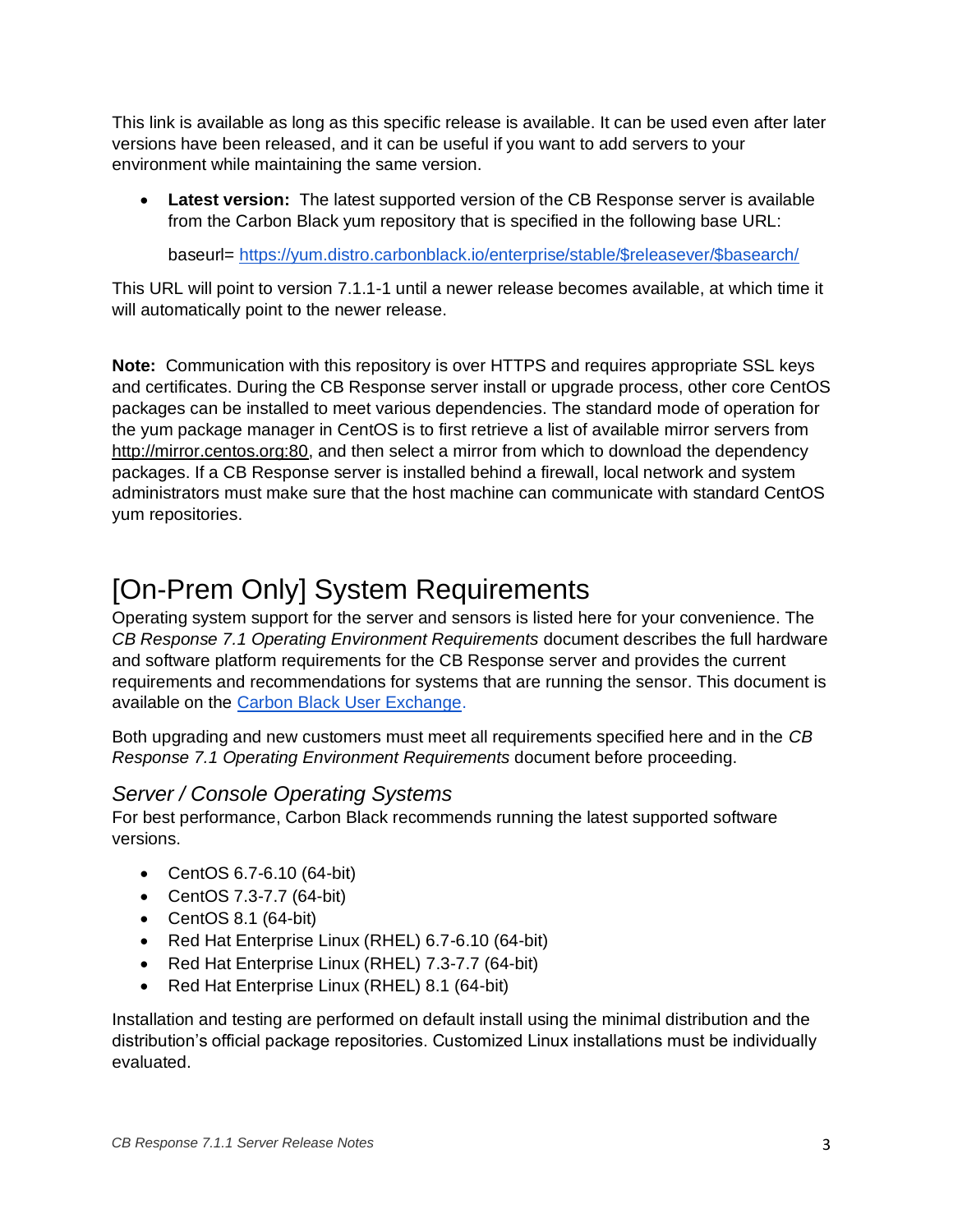#### *Sensor Operating Systems (for Endpoints and Servers)* For the current list of supported operating systems for CB Response sensors, see [https://community.carbonblack.com/docs/DOC-7991.](https://community.carbonblack.com/docs/DOC-7991)

**Note:** Non-RHEL/CentOS distributions or modified RHEL/CentOS environments (those built on the RHEL platform) are not supported.

### <span id="page-3-0"></span>Configure Sensor Update Settings Before Upgrading Server

CB Response 7.1.1 comes with updated sensor versions. Servers and sensors can be upgraded independently, and sensors can be upgraded by sensor groups.

Decide whether you want the new sensor to be deployed immediately to existing sensor installations, or install only the server updates first. Carbon Black recommends a gradual upgrade of sensors to avoid network and server performance impact. We strongly recommend that you review your sensor group upgrade policies before upgrading your server, to avoid inadvertently upgrading all sensors at the same time. For detailed information on Sensor Group Upgrade Policy, see the Sensor Group section of the *CB Response 7.1 User Guide*.

To configure the deployment of new sensors via the CB Response web console, follow the instructions in the *CB Response 7.1 User Guide*.

## <span id="page-3-1"></span>Corrective Content

- 1. sensorUploadAverageTimeRanges in cb.conf used the value in minutes and has been corrected to seconds. It was using 300 minutes by default, but it will now default to 300 seconds. [CB-30000]
- 2. The Process Search and Binary Search pages will sanitize filenames and paths that contain a bidirectional Unicode character by replacing the Unicode character with  $\Psi$ . [CB-16200]
- 3. Hazelcast configuration is corrected to allow LONG Integer type. Sensor activity logging after sensor check-in will succeed. [CB-30872]
- 4. Hardened product against replay attacks by stopping reuse of session tokens after user logout. [CB-30450]
- 5. Background network requests no longer prevent idle session timeout. [CB-30987]
- 6. The /api/communication\_settings GET previously allowed analysts to retrieve communication settings. Global admin permissions are now required for this API to reflect the POST for this endpoint. [CB-28684]
- 7. Addressed process md5 and process sha256 hash value case sensitivity issue. Any search, independent of upper- or lower-case hash value, will produce the correct search results. [CB-14311]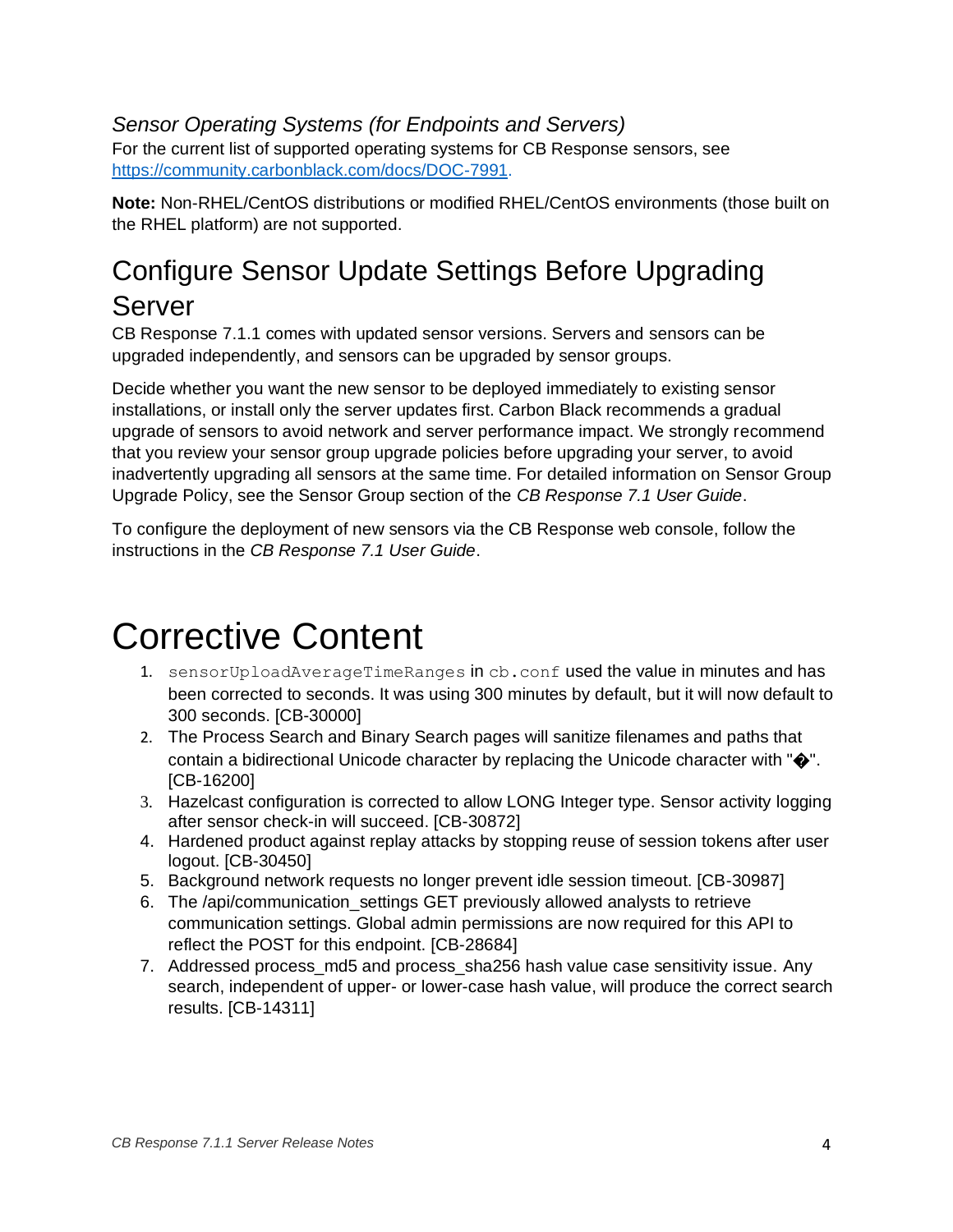## Known Issues

- 1. After an upgrade of server and sensor, older files did not get SHA-256 values. When an older file is executed, it creates a process event that contains SHA-256. When a user clicks the link, the binary store shows no SHA-256. [CB-24519]
- 2. When creating a watchlist from a Threat Feed, CB Response incorrectly creates the query and the watchlist does not run – it creates an error. To see if your watchlist formed an error, check the status on the Watchlist page. As a workaround, the CB Response team suggests clicking the **Search Binaries** or **Search Process** hyperlinks on the Threat Feed, and then using the **Add/Create Watchlist** action from the Search page.
- 3. The CSV export of the user activity audit is malformed in certain cases. [CB-18936]
- 4. The CSV export of **Recently Observed Hosts** has no header row. [CB-18927]
- 5. When using a custom email server, you cannot enable or disable Alliance Sharing. The workaround is to disable the custom email server, make the change, and re-enable the custom email server. [CB-20565]
- 6. A bug in SOLR 6 [\(https://issues.apache.org/jira/browse/SOLR-9882.\)](https://issues.apache.org/jira/browse/SOLR-9882.) is causing incomplete results when partialResults=True. The Pagination bar, together with a large number, will appear on the Process Search page as a result of a search. However, only a few or even zero documents are displayed. [CB-30074]

## <span id="page-4-0"></span>Contacting Support

CB Response server and sensor update releases are covered under the Carbon Black Customer Maintenance Agreement. Technical Support can assist with any issues that might develop. Our Professional Services organization is also available to help ensure a smooth and efficient upgrade or installation.

Use one of the following channels to request support or ask support questions:

- **Web:** [User Exchange](https://community.carbonblack.com/)
- **Email:** [support@carbonblack.com](mailto:support@carbonblack.com)
- **Phone:** 877.248.9098
- **Fax:** 617.393.7499

### Reporting Problems

When contacting Carbon Black Technical Support, provide the following required information:

- **Contact:** Your name, company name, telephone number, and email address
- **Product version**: Product name (CB Response server and sensor versions)
- **Hardware configuration:** Hardware configuration of the CB Response server (processor, memory, and RAM)
- **Document version:** For documentation issues, specify the version and/or date of the manual or document you are using